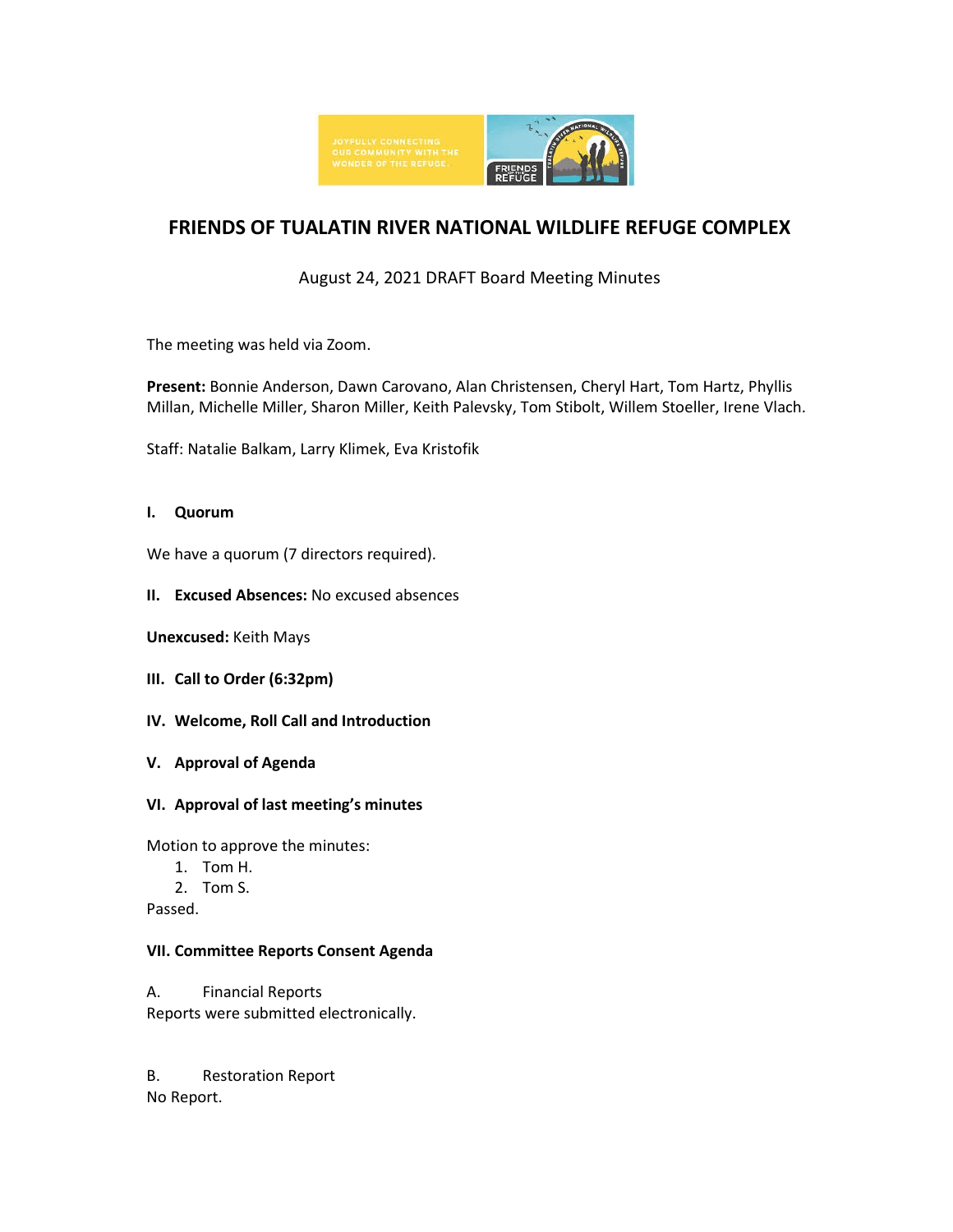C. Photo Society Report No report.

D. Governance Report Report was submitted electronically.

E. IT Report Report was submitted electronically.

F. Membership Committee Report Report was submitted electronically.

G. Store Report Report was submitted electronically.

H. Visitor Services Report Report was submitted electronically.

I. Advocacy Report No report.

J. Tualatin River Bird Festival Report No report.

K. Community Asset Funds No report.

L. Any additions/supplements to reports.

- Nominating Committee Report was submitted electronically
- Executive Board Review Committee. Report was submitted electronically

Motion to approve the Consent Agenda and the Reports:

- 1. Tom S.
- 2. Phyllis
- Passed.

Willem Informed us that in the next fiscal year restricted and unrestricted funds will be accounted for in two separate activity reports.

While membership is declining, we are seeing an increase in internet traffic which hopefully will lead to a more diverse membership.

Tom set up a Google file into which, going forward, all monthly reports need to be uploaded. He provided a quick tutorial on how to do it. The file is on the Board Only tab on our website.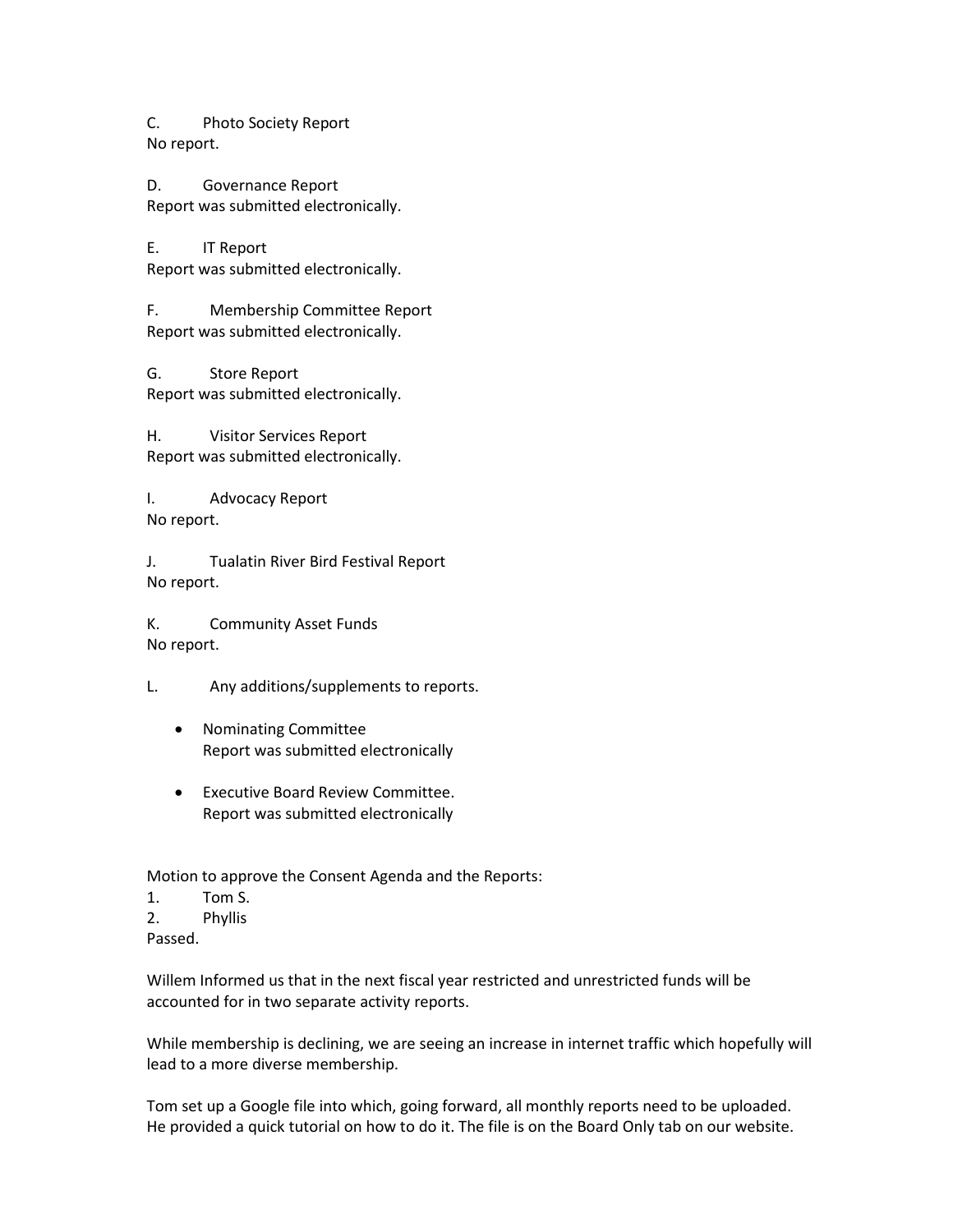Upload your documents as pdf. Do not provide your monthly report in the body of an email, as it will be difficult to archive it as such.

# **VIII. Reports**

# a. President:

Because of the surge in Covid cases, the Friends will not have a presence at the Gaston Showdown and Larry's retirement party has been postponed until further notice. The Annual Meeting will be virtual. The Waterfowl Festival is still tentatively scheduled for September 18- 19.

b. Project Leader Larry Klimek and Acting Refuge Project Leader Eva Kristofik: Larry's last meeting.

Larry reported many first-time visitors on the Refuge. They present an opportunity to reach new people. He encouraged the Friends to do so when it's safe and we are once again allowed to have volunteers on the trails. Eva will discuss this with Todd.

This was Larry's last board meeting, as he is retiring at the end of the month.

Eva reported that bridge work has started on Chicken Creek. The contract runs through mid-November. The seasonal trail is closed for safety. The EA to open Wapato Lake NWR to the public is being reviewed at the Regional Office. The hope is to have the Grand Opening on October 14. Interviews of applicants for Larry's position are currently in process. We might have a decision by the end of September.

We might also have a public event in November, when water will be released into the newly restored channel of Chicken Creek.

c. Refuge Staff introductions and Update: Natalie Balkam

Natalie is a Park Ranger. She is an accomplished botanist. She works on the Greenway ES project with Bonnie, Phyllis and Tom H.

# IX. **Old Business**

a. Action Items from previous meetings:

Items that were not dealt with electronically:

- Do board members need to sign the Harassment Policy? No, we just need to be aware of it. It was signed by the Friends as part of the Agreement.
- Set up of a fundraising, marketing and outreach committee. Michelle volunteered to contact members who expressed interest in this field. Outstanding.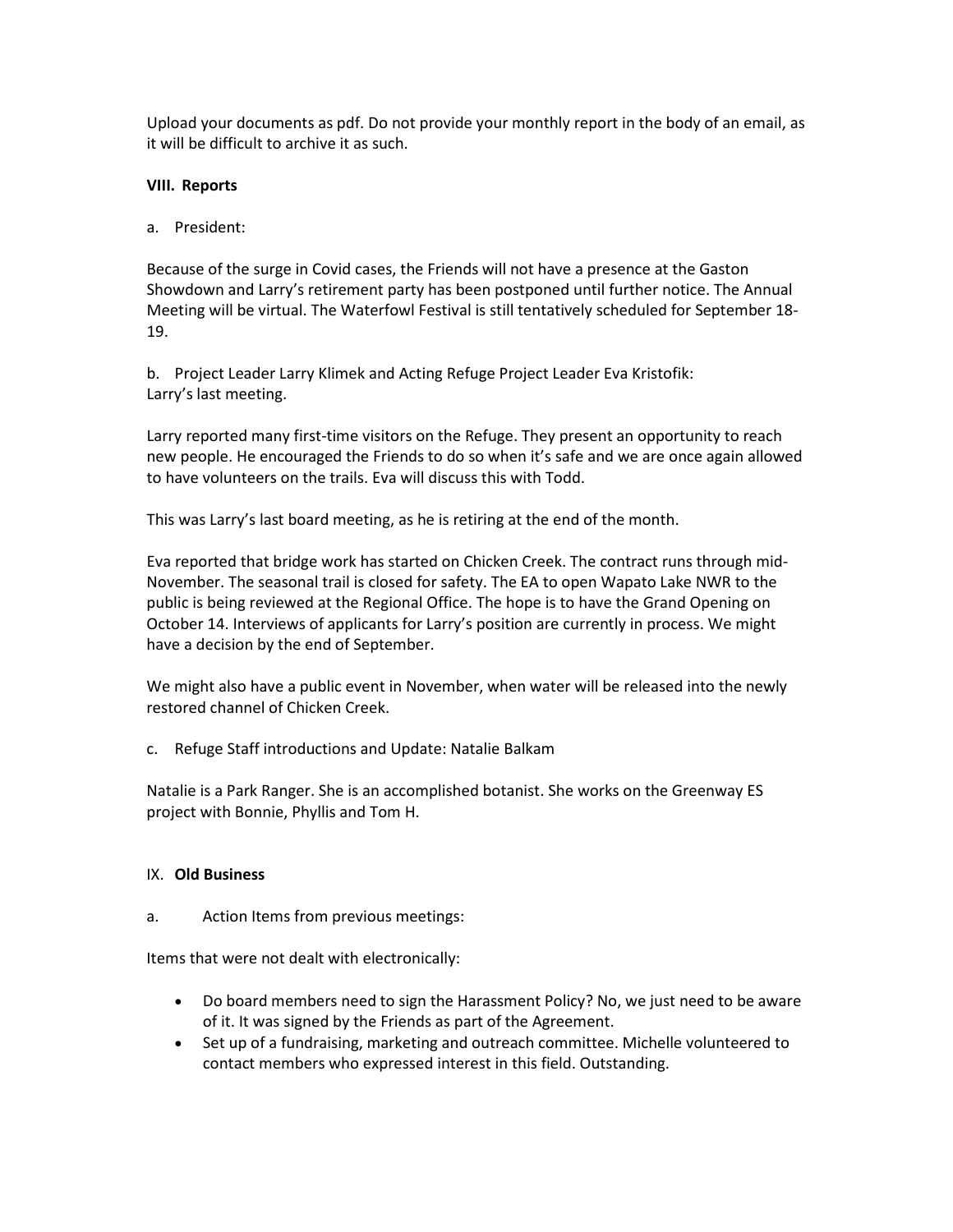- Are we asking members to again indicate their interests in volunteering when they renew their membership? Phyllis ad Dawn are currently reviewing the forms.
- Alan volunteered to revisit Chad Brown's proposal. Alan will follow up with Chad to find out more about the cost of his program and the required capacity.
- Send nominations for volunteers of the year to Bonnie and Michelle.
- Outreach to Keith Mays: Michelle suggested to Keith that another person working for the City of Sherwood volunteer to represent the City on our board. She has had no further communication from Keith. The issue will be taken up at the next meeting of the Executive Committee.
- DEI training with Derron Cole: no news.
- b. Approval to add Alans' mentoring/orientation proposal as a Guideline see motion

Motion: that the Board of Directors for Friends of the Tualatin River NWR Complex adopt and place in the Board handbook the "Board of Directors Recruitment, Training, and Mentoring Guidelines" as drafted and reviewed by Board members in July 2021.

- 1. Alan
- 2. Willem

Passed.

We will address the implementation of these guidelines at the October meeting.

*c.* Update on Bylaw changes – Tom H – see motion

Motion: to bring a motion to the TRNWRC Membership at the upcoming September Annual Membership Meeting to change the By-Laws of the Friends of the Tualatin River National Wildlife Refuge Complex as per the recommendations of the ad hoc Committee to modify the composition and tenure of the Officers of the Corporation with the changes listed below:

- eliminate "Section 3.05. Staggered Term. A director's terms will be assigned to the initial Directors such that no more than one third plus one of the Directors' terms will end in any given year." This succession should be addressed in a procedure and not a by-law.
- modify Section 4.01. Officers.; 4.03. Terms of Office.; Sections 4.05 through 4.09 which describe the Duties of the Officers of the Corporation. These changes eliminate the existing roles of President-Elect and Past-President and add the roles of Vice-President and Parliamentarian. The Terms of Office for all Officers are one year, with annual election or reelection of Officers. There is no limitation on the number of successive terms for the President or Vice-President. Terms of other Officers remain as described in Section 3.02.: Section 4.05 also was modified to clarify that the authority of the President to bind the Corporation for transactions for up to a total of \$1,000 in a fiscal year without prior approval of the Board.
- 1. Tom H.
- 2. Willem

See Appendix for proposed amended By-Laws.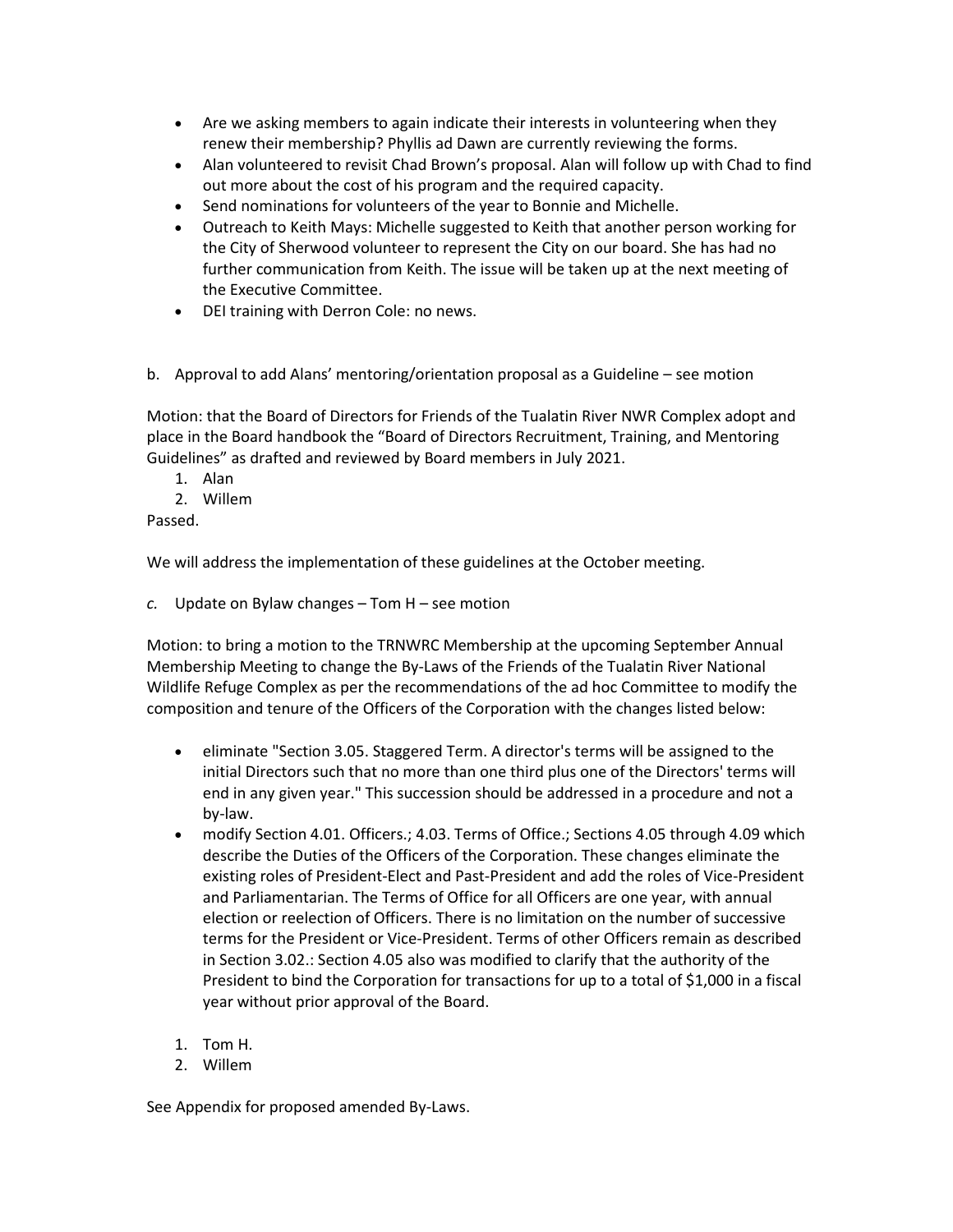Discussion: Concerns were expressed that the lack of term limits might negatively impact opportunities for a more inclusive board. It was pointed out that the goal of the changes to the bylaws is to simplify them for maximum flexibility. Term limits can be dealt with in specific policies.

The motion passed.

Tom S. will post the changes on our website tomorrow. Tom H. will discuss the changes at the Annual Meeting.

d. Any other old business

#### **X. New Business**

a. Approval of Annual budget (Willem)

The treasurer made the conservative assumptions that membership fees as well that unrestricted donations for FY 21-22 equal those of the current FY. Gross Sales from the store are estimated at \$16,650 – but will depend on when or whether the store will be allowed to open.

There is no expected expense for Refuge Assist, nor for Restoration, with the exception of Carly's salary.

The estimated disposable unrestricted funds at the end of FT 21-22 amount to \$47,606, i.e. the organization would still be financially health.

Motion: to approve the proposed budget for FY 21-22 as presented by the Treasurer:

- 1. Willem
- 2. Tom S.

Passed. Willem and Keith abstained. Bonnie recused herself.

#### b. Any other New Business

Michelle announced that she is not running for re-election.

### **XI. Announcements**

# **XI. Adjourn (7:58)**

Motion to adjourn: 1. Tom H. 2. Alan Passed.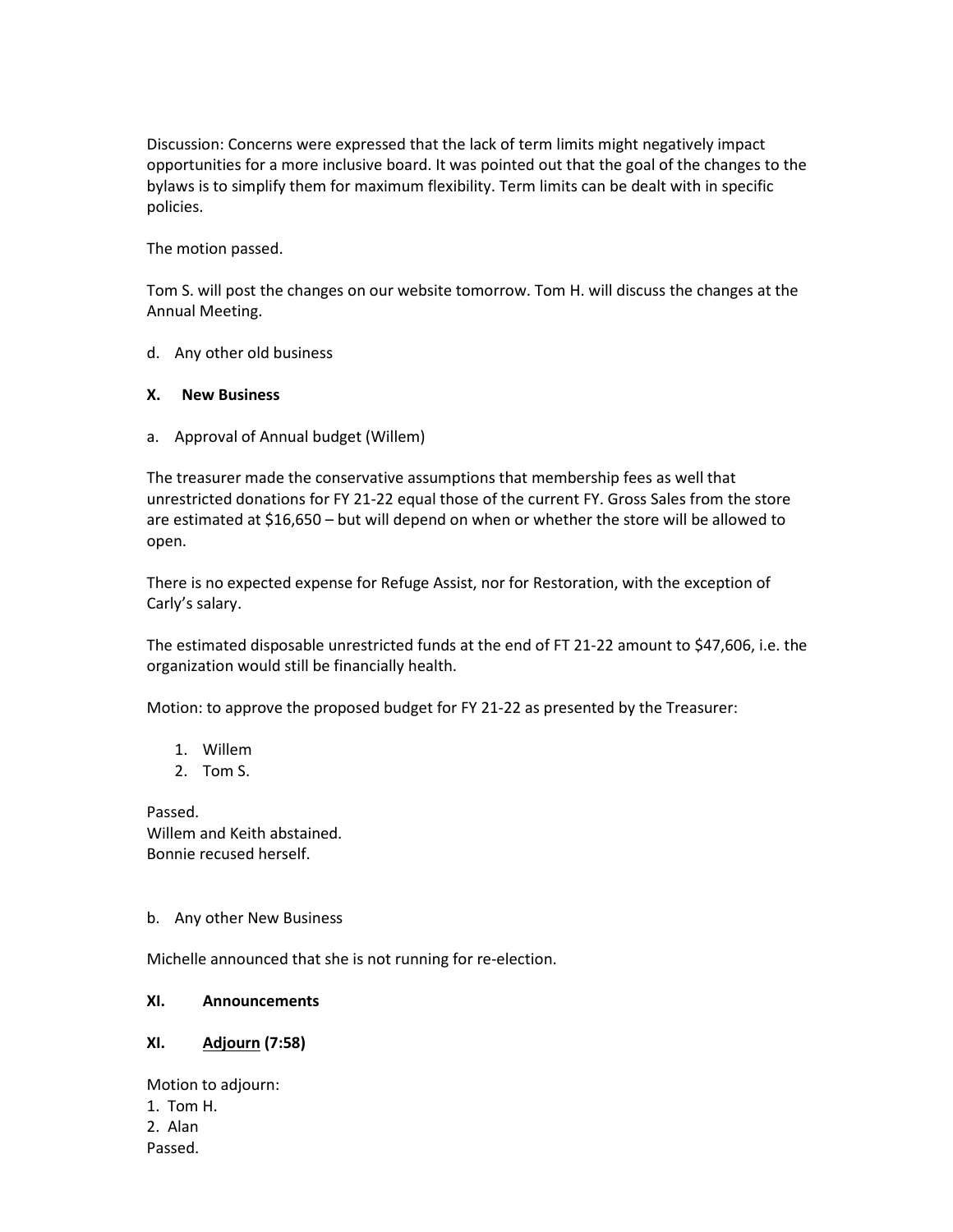# **APPENDIX**

# DRAFT CHANGES AND CONSIDERATIONS TO ARTICLES III AND IV OF THE BYLAWS of the Friends of the Tualatin River National Wildlife Refuge

**Section 3.05. Staggered Term.** A Director's terms will be assigned to the initial Directors such that no more than one third plus one of the Directors' terms will end in any given year.

**Section 4.01. Officers.** The officers of the Corporation shall be President, Vice-President, Secretary, Treasurer, and Parliamentarian. Officers must be members in good standing at all times during their tenure, and must already be a member to stand for election to the Board of Directors.

**Section 4.03. Terms of Office.** Terms of office for all officers of the Corporation shall be for one year, and officers may be reelected to subsequent terms as long as they remain eligible for membership on the Board of Directors, as defined in Section 3.02. When serving as President or Vice-President, limitations on successive terms as a member of the Board do not apply.

**Section 4.05. Duties of the President.** The President is the principal executive officer of the Corporation and, subject to the control of the Board of Directors, shall in general supervise and control all of the business and affairs of the Corporation. The President shall, when present, preside at all meetings of the Board of Directors, Executive Committee, and at the Annual Meeting as Chair. The President may sign contracts, or other instruments which the Directors have authorized to be executed, except in cases where the execution thereof is delegated to some other officer or agent of the Corporation by the Directors, these bylaws, or law. The President shall perform such other duties as may be prescribed by the Directors from time to time. The President shall have authority to bind the Corporation for transactions up to a total of \$1,000 in a fiscal year without prior approval of the Board of Directors.

The President shall, in a timely manner provide to the Board the status of the Corporation, and obtain documentation as required by the Board which may include financial expenditures, performance data, and accomplishments, and arrange for written accountability of expenditures of corporate funds as necessary.

The President shall be the Registered Agent of the Corporation unless another officer is so designated in writing by a vote of the board, and notwithstanding Section 4.02, the office of President will serve at the will of the Board, be a voting member of the Board and of the Executive Committee, and will be an ex officio and non-voting member of all committees not appointed to.

**Section 4.06. Duties of Vice-President.** In the absence of the President or in the event of his or her death, inability or refusal to act, the Vice-President shall perform the duties of the President, and when so acting, shall have all the powers of and subject to all the restrictions upon the President. The Vice-President shall perform such other duties as from time to time may be assigned by the President or the Directors. The Vice-President shall be a member of the Executive Committee.